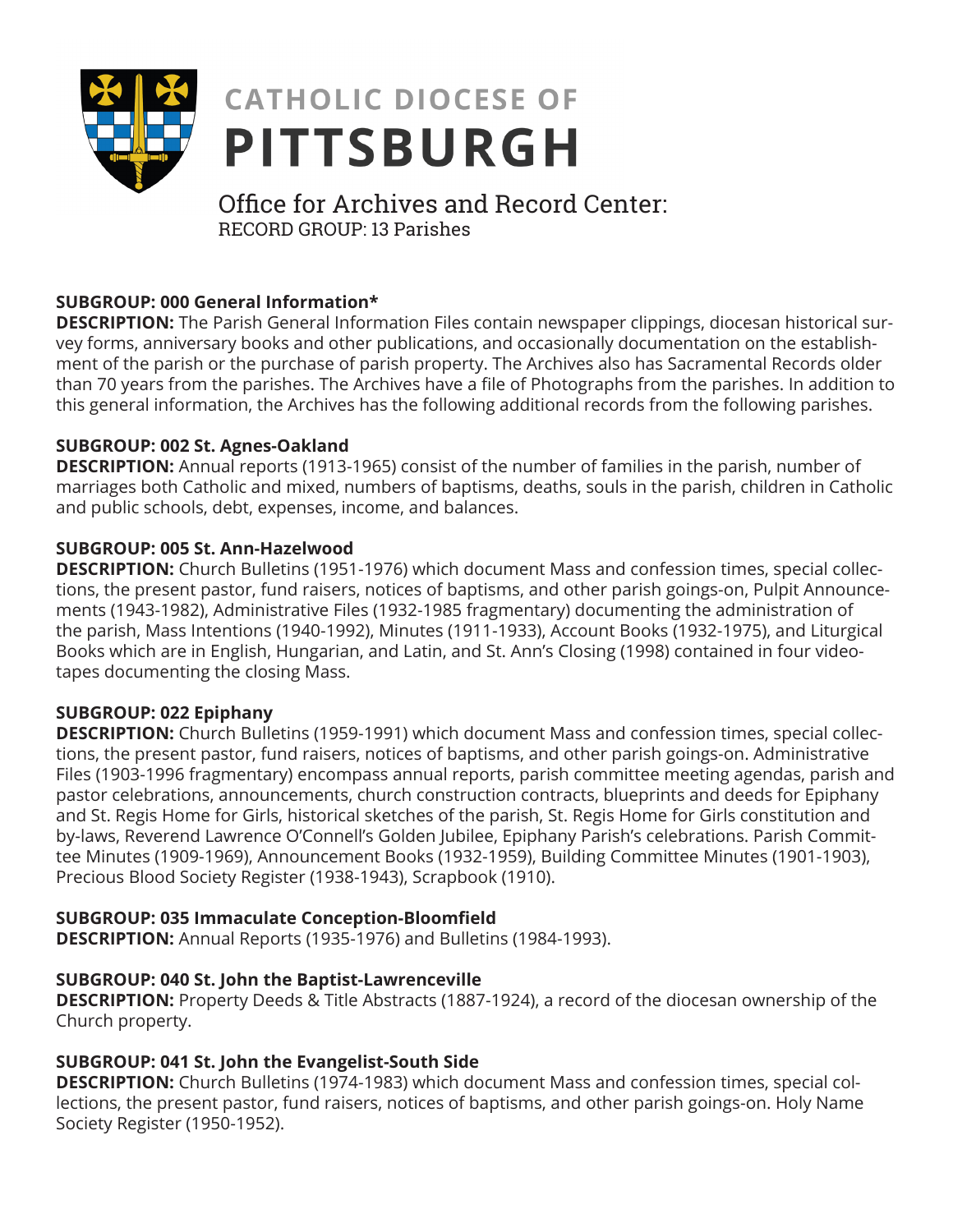#### **SUBGROUP: 042 St. Josaphat-South Side**

**DESCRIPTION:** Papal Blessing (1976) for Rev. Joseph E. Swierczynski.

#### **SUBGROUP: 043 St. Joseph-Bloomfield**

**DESCRIPTION:** St. Joseph's Casino Minutes (1955-1958) consists of reports from the treasurer, new applicants accepted, bids for equipment, complaints filed for using foul language, motions made and accepted for repair of damaged property, mention of basketball and softball games and tournaments, discussion and acceptance of closing the Casino owing to lack of participation.

#### **SUBGROUP: 044 St. Joseph-Manchester**

**DESCRIPTION:** Church Bulletins (1983-1987) which document Mass and confession times, special collections, the present pastor, fund raisers, notices of baptisms, and other parish goings-on, Correspondence (1883-1940 fragmentary).

#### **SUBGROUP: 056 St. Mary Assumption-Lawrenceville**

**DESCRIPTION:** Financial Reports (1950-1981) gives contributions made by individuals and organizations, and lists of totals. Statistical Report (1966) lists numbers of families and souls and students in Catholic, private and public schools are listed, as are the numbers of baptisms, marriages, deaths that took place in the parish for the year; an inventory of the pastor's personal effects is given, too. Lists of Grade School Graduates (1917–1967) contains the names of those who graduated from St. Mary Assumption School and in what year; included also are the Sisters who taught there and lists of students who finished different grades as of 1971. Ledger (1935–1951) contains receipts and expenditures and an inventory of the parish. Parish Inventory (1934) lists every item in each room, which include an electric refrigerator and washer. Holy Name Society Minutes (1939–1966).

#### **SUBGROUP: 058 St. Mary of the Mount\***

**DESCRIPTION:** Parish Family Register (1881-1922) gives the names and ages of the members of the parish. Owing to the confidential nature of the contents and fragility of the volume, this volume is unavailable for viewing.

## **SUBGROUP: 059 St. Matthew-South Side**

**DESCRIPTION:** Church Bulletins (1988-1990) which document Mass and confession times, special collections, the present pastor, fund raisers, notices of baptisms, and other parish goings-on.

## **SUBGROUP: 060 Most Holy Name of Jesus-Troy Hill**

**DESCRIPTION:** Announcement Books (1888-1914, 1939-1946) which document Mass and confession times, special collections, the present pastor, fund raisers, notices of baptisms, and other parish events, Pew Rent Books (1902-1919), Sunday Collection Records (1905-1923).

#### **SUBGROUP: 061 St. Michael-South Side**

**DESCRIPTION:** Annual Reports (1892-1953), Sketches & Charters (1848-1996), Historical Records Files (1853-1983 fragmentary) consist of an appraisal of the property, histories, correspondence, deeds, information about St. Michael's Orphan Asylum and St. Michael's Cemetery, information about the Passionists. Bulletins (1960-1964). Lithograph Reproduction of the Church, Holy Name Society Charter (1949), Trustee Minutes (1860-1871, 1923-1950), Announcement Book (1936-1939), Ledgers (1900-1968), Monthly Record (1923-1934). St. Michael's Lyceum Minutes (1937-1950) document nominations and elections of officers; reprimands of members; purchase and sale of farm; purchase of equipment and upgrading and repair of facilities.

## **SUBGROUP: 072 St. Patrick-Strip District**

**DESCRIPTION:** Board of Trustees Minutes (1815-1833).

#### **SUBGROUP: 073 St. Paul Cathedral**

**DESCRIPTION:** The records of St. Paul's Cathedral include records of the old cathedrals (1830-1903)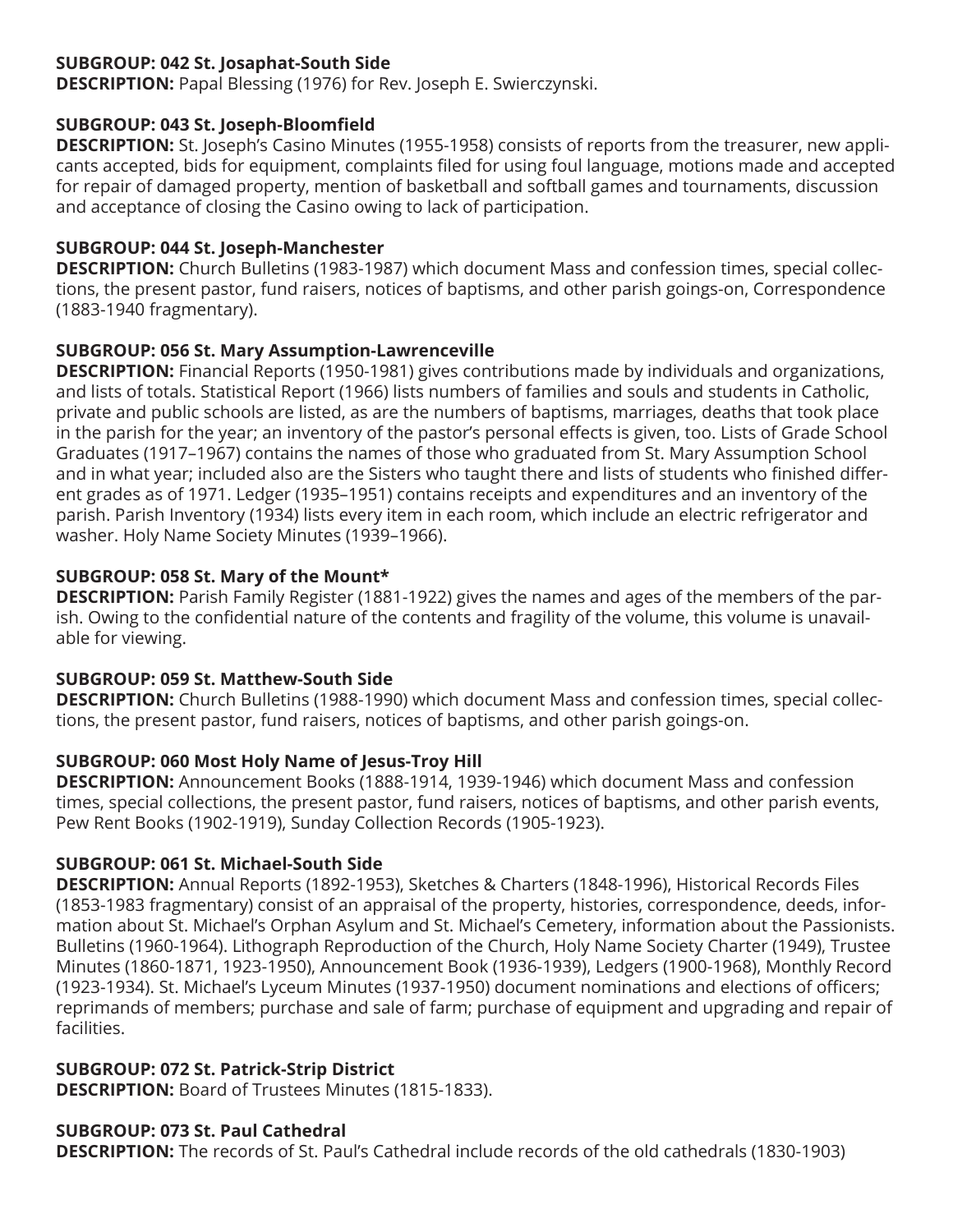and the new cathedral (1906-). The old St. Paul's Cathedral records include Trustees Agreement (c1830), Yearly Reports (1832, 1838), Construction (1841-1873), Annual Reports (1891-1901), Liability Reports (1881-1893), Expenditure Reports (1876-1900), Church Committee Minutes (1891-1903), Sales Document (c1901), Parish Collections (1830-1832), Pew Rent (1839-1891), Authentics for Relics (1877), Forms for Riots (c1855), Article (1903), Miscellaneous Legal Documents (1887-1892), Bills (1886-1903), Newspaper Clippings (1855), St. Paul's Cathedral Account Books (c1870-1898), St. Paul's Orphanage Account Books (1869-1884), Miscellaneous Account Books (1850-1898), Title Deeds (1833) to the property, Catholic Institute (1843-1850) combined by-laws and minutes of a literary society, South Side Property (1873-1923) assessments and mortgages, Maps of Property (1839-1885) showing property owned by Diocese, Allegheny Diocese Property Transfer (1877) properties transferred to Bishop of Pittsburgh. The new St. Paul's Cathedral series include Construction (1899-1926), History (1846-1992), Bulletins (1931-1992), Anniversaries (1957-1981), Programs (1916-2001), Miscellaneous Correspondence (1923-1938), Cathedral Record (1895-1921), Building Fund Contribution Book (n.d.), Authentics for Relics, South Side Property (1912- 1932) is a list of properties and tax statements, Miscellaneous consist of coat-of-arms, Cathedral seating plan, Catholic Historical Society life membership.

#### **SUBGROUP: 076 St Peter-South Side**

**DESCRIPTION:** Plans and Specifications (1952), Bulletins (1991) and Financial Journal (1871-1897)

#### **SUBGROUP: 085 St. Richard-Hill District**

**DESCRIPTION:** Ledger (1894-1912).

#### **SUBGROUP: 090 St. Stephen-Hazelwood**

**DESCRIPTION:** General Ledger (1904-1919) consists of monthly and special collections, records of donations, church expenses, pastors' and employees' salaries, insurance and taxes paid, church property income and utilities paid.

#### **SUBGROUP: 093 St. Walburga-East Liberty\***

**DESCRIPTION:** Administrative Files (1903-1966) consist of annual and financial reports, correspondence, agreements, and construction specifications. Pre-nuptial Agreements (1904-1950) consist of pre-nuptial agreements and marriage returns, unarranged.

#### **SUBGROUP: 094 St. Wenceslaus-North Side\***

**DESCRIPTION:** Administrative Records (1964-1990), Payroll Register (1983-1989), Annual Financial Reports (1948-1989), and Budgets (1981-1990).The payroll register is closed.

#### **SUBGROUP: 095 St. Wendelin-Carrick**

**DESCRIPTION:** Cemetery Lot Purchase Records (n.d.) list date of purchase and by whom, lot number, amount paid and amount owing. Included also is whether a full lot is purchased and whether a deed is issued.

#### **SUBGROUP: 112 SS. Peter & Paul-Beaver**

**DESCRIPTION:** Construction specifications (1971) for the Church heating and cooling system, plumbing, general construction and electrical systems.

#### **SUBGROUP: 126 St. Brendan-Braddock**

**DESCRIPTION:** Annual Reports (1940-1967). Braddock Catholic Schools Merger (1973-1975) which consists of a proposed agreement to consolidate the Catholic schools in the Braddock area.

## **SUBGROUP: 128 St. Isidore-Braddock**

**DESCRIPTION:** Annual Reports (1949-1957)

#### **SUBGROUP: 129 St. Joseph-Braddock**

**DESCRIPTION:** Ledgers (1877-1937). St. Joseph's Young Men Society (1888-1890) the first part of this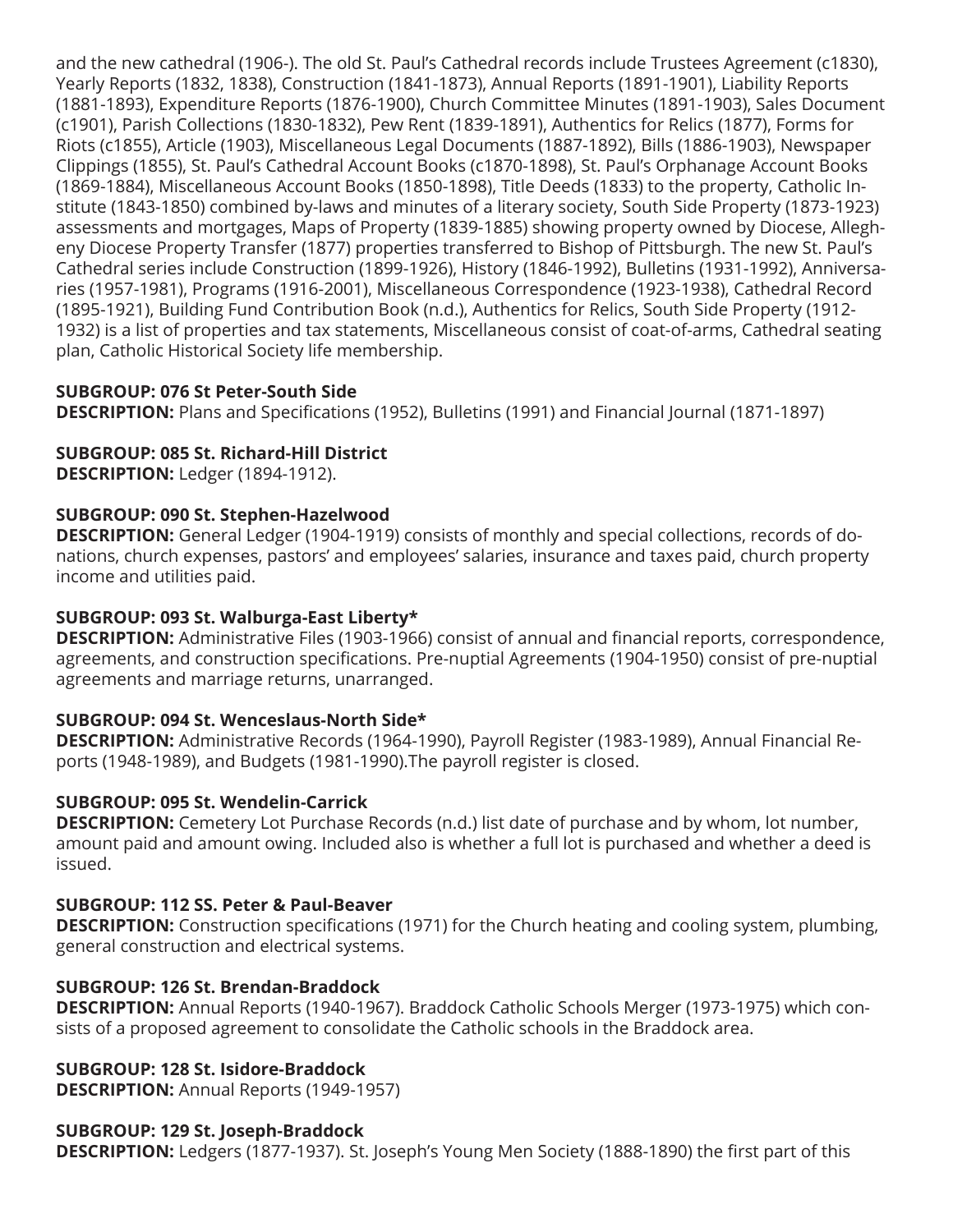volume is in German, the rest in English. Included are the rules, names of individuals who joined, the constitution and by-laws which are in English. Holy Name Society Minutes (1922-1923) consist of elections of officers and ways to become affiliated with the Diocesan Union of the Holy Name. St. Joseph School Specifications (c.1909) include types of materials to be used and methods of construction.

## **SUBGROUP: 130 St. Michael the Archangel-Braddock**

**DESCRIPTION:** Architectural Records (1904-1959) consist of contracts between the church and the architect and contractors, blueprints of the school, agreements of sale for property owned by the parish, and a mortgage for the church built in 1904. Ledger (1959-1973). Monthly Record (1924-1926) was a newspaper which was distributed free to parishes. The issues contain articles about religion and the Diocese of Pittsburgh, saints, reports of collections for St. Michael the Archangel Parish and advertisements.

#### **SUBGROUP: 131 St. Mary of Mt. Carmel-Braddock**

**DESCRIPTION:** Annual Reports (1903-1959)

#### **SUBGROUP: 132 St. Thomas-Braddock**

**DESCRIPTION:** Property Files (1894-1964) documenting construction and repairs; St. Vincent de Paul Society Minute Book (1951-1971)

#### **SUBGROUP: 175 St. Joseph-Coraopolis**

**DESCRIPTION:** Cemetery Records (1905-1953) consist of date of interment, name of deceased, and lot number and cemetery. Not all named are buried in St. Joseph Cemetery located in Moon Township, (Allegheny). The death records are typewritten copies from the death register, which we do not have. This material is most useful for genealogical purposes; however, parents' and spouses' names and cause and date of death are not given.

#### **SUBGROUP: 182 Assumption-Daisytown**

**DESCRIPTION:** Announcement Book (1951-1974)

#### **SUBGROUP: 226 St. Mary Magdalene-Homestead**

**DESCRIPTION:** Cash Day Book (1881-1897) and Announcement Book (1915-1916)

#### **SUBGROUP: 231 St. Timothy-Indianola**

**Description**: Church bulletins (1934-1935), Histories (1935-1988) consist of histories of the church and church chapel, St. Timothy's Club Newsletters (1932-1988), St. Francis of Assisi-Harmarville Bulletins (1935-1936).

#### **SUBGROUP: 250 St. Mary Czestochowa-McKeesport**

**DESCRIPTION:** Church Bulletins (1959-1969) are written in Polish and English; they document Mass and confession times, special collections, the present pastor, fund raisers, notices of baptisms, and other parish events.

#### **SUBGROUP: 268 St John the Baptist-Monaca**

**DESCRIPTION:** Announcement Book (1919-1924)

#### **SUBGROUP: 270 Transfiguration-Monongahela**

**DESCRIPTION:** Building Committee Minutes (1905-1911), Holy Name Society Register (1956-1965), Holy Name Society Minute Book (1957-1965), Journal (1896-1922, 1951-1954), St. Vincent de Paul Society Minute Book (1956-1958, 1961-1969), Bulletins (1952-1987), Annual Reports (1954-1984) and 125th Anniversary (1990-1991).

#### **SUBGROUP: 309 St. Joseph-O'Hara**

**DESCRIPTION:** Holy Name Society Register (1947-1949) which gives the names and addresses of the members. Bulletins (1951-1972). Miscellaneous (1973-1996) includes Sesquicentennial celebration book